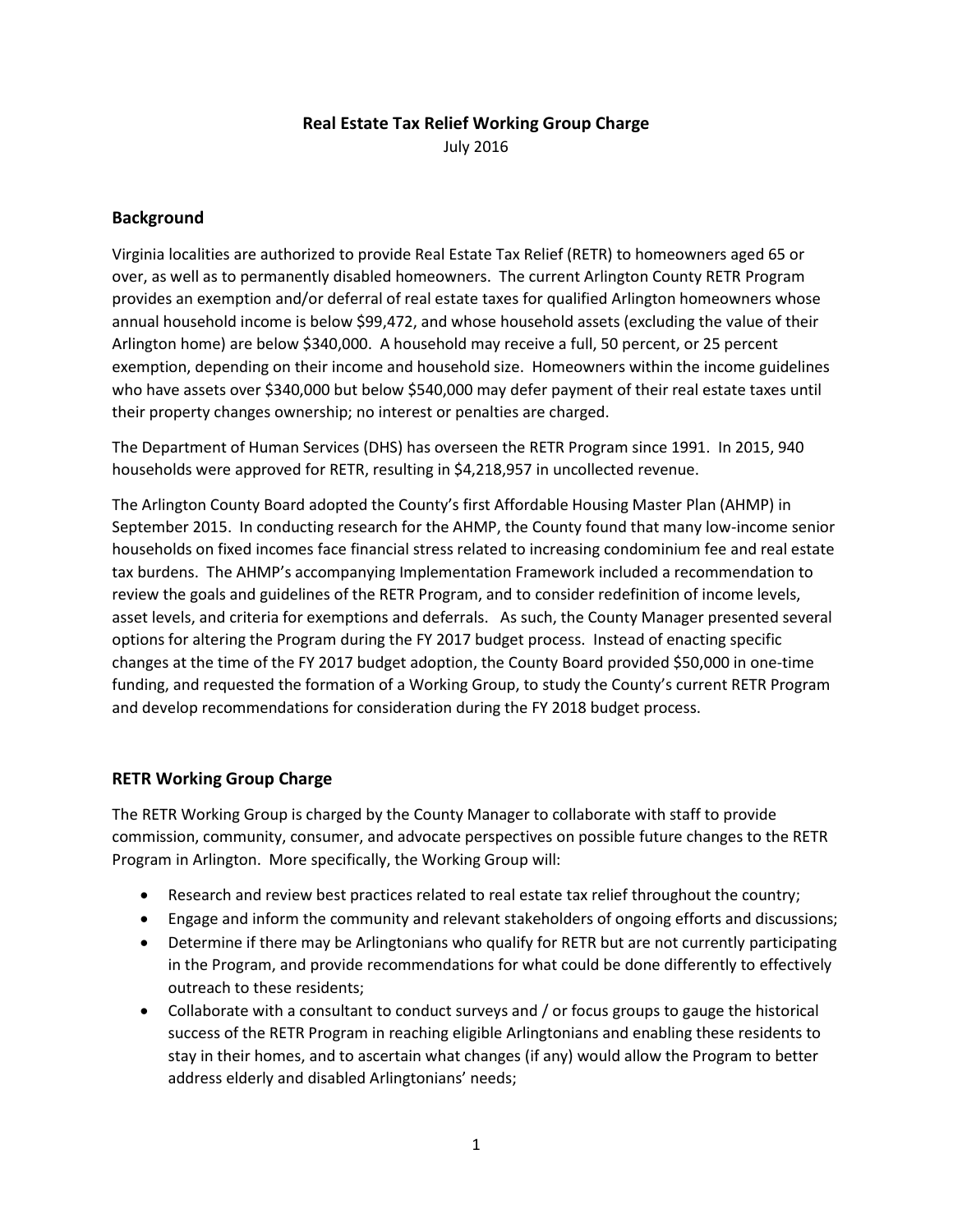- Utilize identified best practices and survey / focus group results to inform an analysis of the current Program's approach to enabling elderly and disabled Arlingtonians to stay in their homes; and
- Provide recommendations to the County Board on how to best structure and administer the Program in Arlington moving forward.

## **RETR Working Group Structure**

The County Manager will appoint a limited-term advisory body, the RETR Working Group, which will consist of a Working Group Chair and Vice-Chair, along with members representing the following:

- Commission on Aging
- Disability Advisory Commission
- Fiscal Affairs Advisory Commission
- Housing Commission
- Member(s)-at-large
- Real Estate Tax Relief Program Participant(s)

The Working Group will generally meet once a month for a period of approximately eight (8) months, but additional meetings may be necessary in order to meet the proposed timeline.

#### **Roles and Responsibilities**

The County Board will appoint a member to serve as Liaison. Staff will regularly update the Liaison on progress and any issues that may arise. The Liaison will update other County Board members as needed, or request that staff brief the Board at key points in the process.

The Working Group Chair should have experience in Arlington processes, as well as a general understanding of the RETR Program. The Working Group Vice-Chair will support the work of the Chair and serve as the Chair's substitute when necessary.

DHS will provide primary staff support to the RETR Working Group, with additional support and coordination provided by staff from the Department of Community Planning, Housing, and Development (CPHD), as well as from the Treasurer's Office.

Staff will be augmented by a consultant with expertise in conducting surveys and focus groups.

## **Community Outreach**

The RETR Working Group and staff will utilize a variety of tools and methods to engage and communicate with the community, including, but not limited to:

- Community meetings;
- Real Estate Tax Relief Working Group and Study web page;
- County Board work sessions;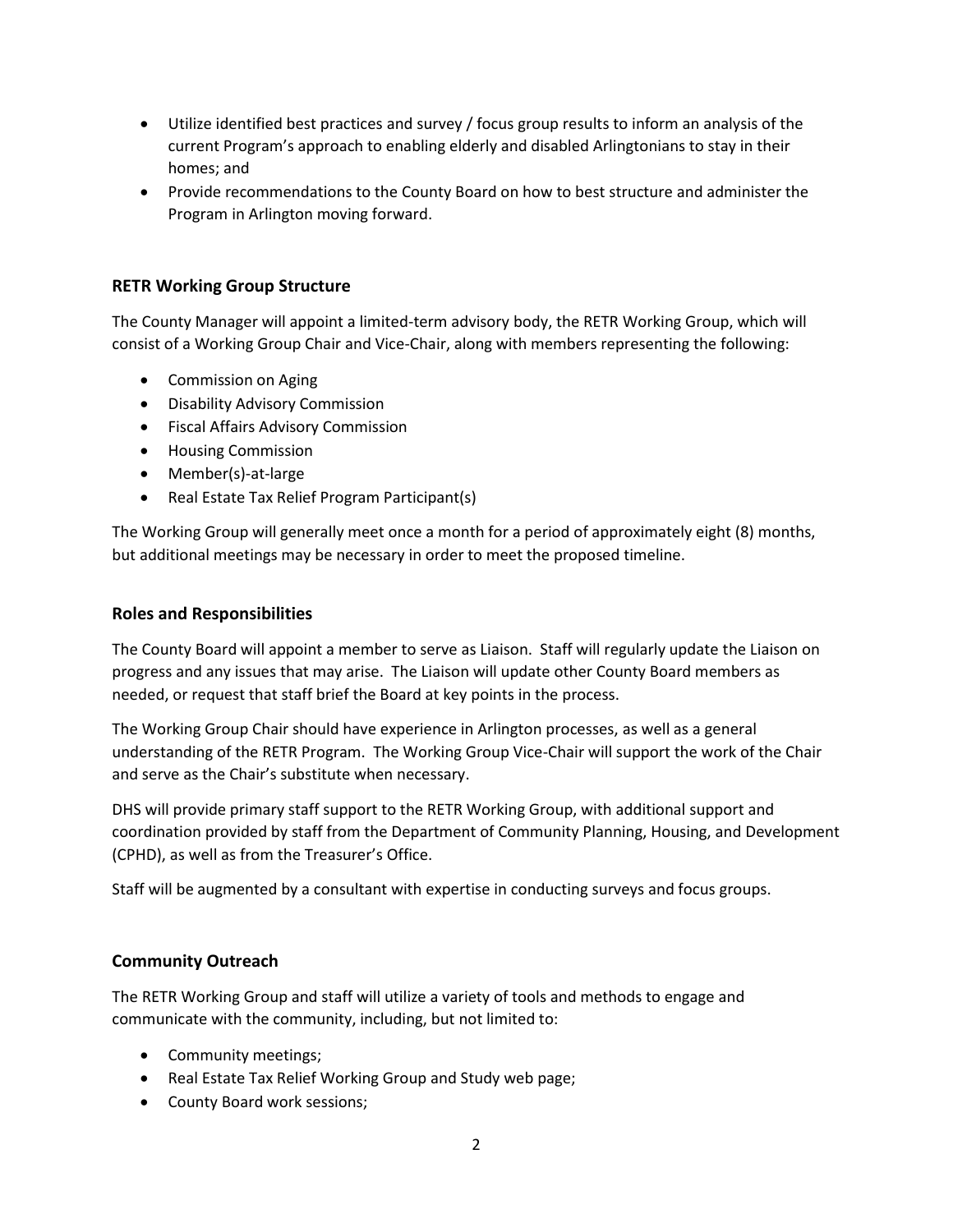- E-mail;
- Social media;
- Surveys / focus groups; and
- Media releases.

## **Major Work Product**

The RETR Working Group will produce a Program Recommendations Report highlighting the Group's key findings. The Report will include a summary of best practices, survey / focus group results, and recommendations on the structure and administration of the RETR Program. More specifically, the Report will:

- Identify innovative real estate tax relief programs and promising strategies from around the country. This portion of the Report will examine the existing program structure, assist in identifying gaps or areas for potential change, and assess the feasibility of applying identified best practices in the Arlington environment;
- Incorporate the consultant's review and analysis of the survey and / or focus group results. This portion of the Report will inform the overall analysis of the current Program; and
- Propose eligibility / structural / administrative / other changes (if any) to the existing RETR Program.

## **Proposed Timeline**

#### Summer 2016

- Appoint RETR Working Group
- Develop Charge for RETR Working Group
- Conduct research on best practices
- Conduct surveys and/or focus groups with aid of consultants

#### Fall 2016

- Check-in with County Board
- Develop draft report and recommendations
- Hold community forum on draft report and recommendations

#### Winter 2017

- Develop final report and recommendations
- Present recommendations to the County Board